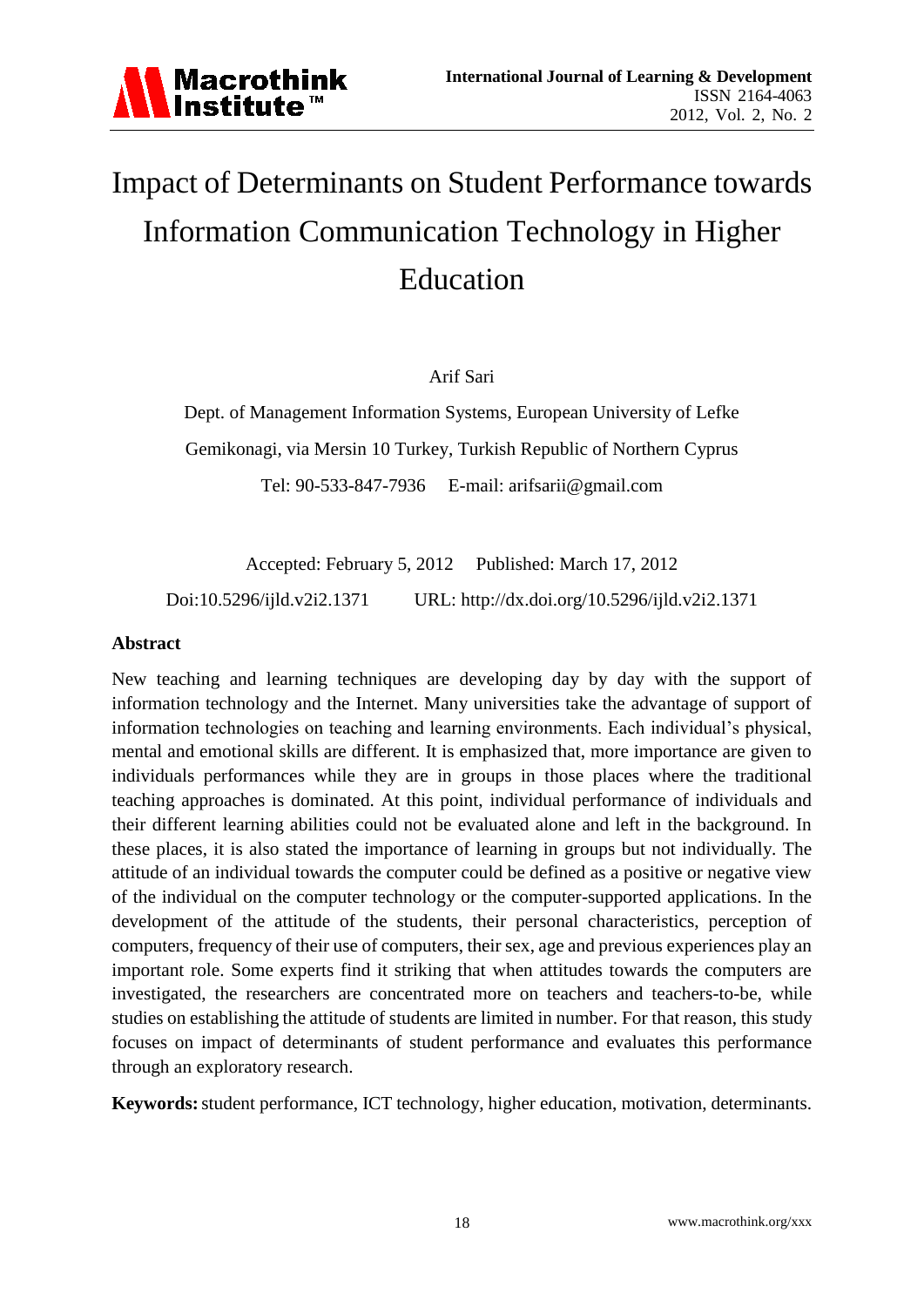

## **1. Introduction**

Development of information and technology in today's world affects social and economic areas and creates substantial changes in the field of education. Progress achieved in basic skills has had an impact on the development of modern technology and the new methods of production, transport and communication which have recently emerged. Information and Communication Technologies (ICT), which include newer digital technologies such as computers and Internet, have been touted as one of the potentially powerful enabling tools for educational reform. Different ICT tools expand access to higher education and strengthen the relevance of higher education, increase the quality of education and performance when used appropriately. However, effective integration of ICTs into the educational system is a complex process which involves participation of institutional readiness, instructors and long term investments.

As it is mentioned before, ICT provides opportunity for asynchronous learning and expand access to higher education which also means that anytime-anywhere service. Online users may access to course materials 24 hours, 7 days a week. Other ICT technologies, such as teleconferencing, allow geographically dispersed students to receive instruction simultaneously. The materials about the courses on the web can also be accessed by an unlimited number of people at anytime, from anywhere.

Because of many reasons, higher education institutes implement ICT technologies for teaching purposes. Successful implementation of ICT relies on variety of factors such as instruction participation, institutional readiness, applicable course curriculums and designs etc.. In the literature, studies conducted about ICT measured performance of instructors, and how the instructors can be more effective on teaching materials to students. Many of the researchers overlap or revised the implementation of ICT on similar studies which eventually have two key participants, the "teacher" and the "student". In fact, researchers were focusing on the "teacher" factor mainly, and skipping the "student" which is most important participant of the studies.

The successful implementation of ICT relies on "teacher" as well as "student" factor. A critical evaluation and investigation of determinants, which shapes student characteristics plays a key role of proper implementation of ICT. In light of this successful implementation, increase on the performance of students and effectiveness of ICT technology will be inevitable. For that reason, this study investigates the impact of determinants that shapes students characteristics towards ICT technology.

In the following sections of this study, higher education concept, higher education institutes and role of ICT in higher education concepts are explained briefly.

#### **2. Higher Education**

Education can be explained with a simplest definition as; the art of changing behaviors. It is a systematic program sustained to changed behaviors and eliminates undesired attitudes. Education is the basic element of growing qualified people and forming personality and character of people. Education changes person's characteristics, and cause to expose new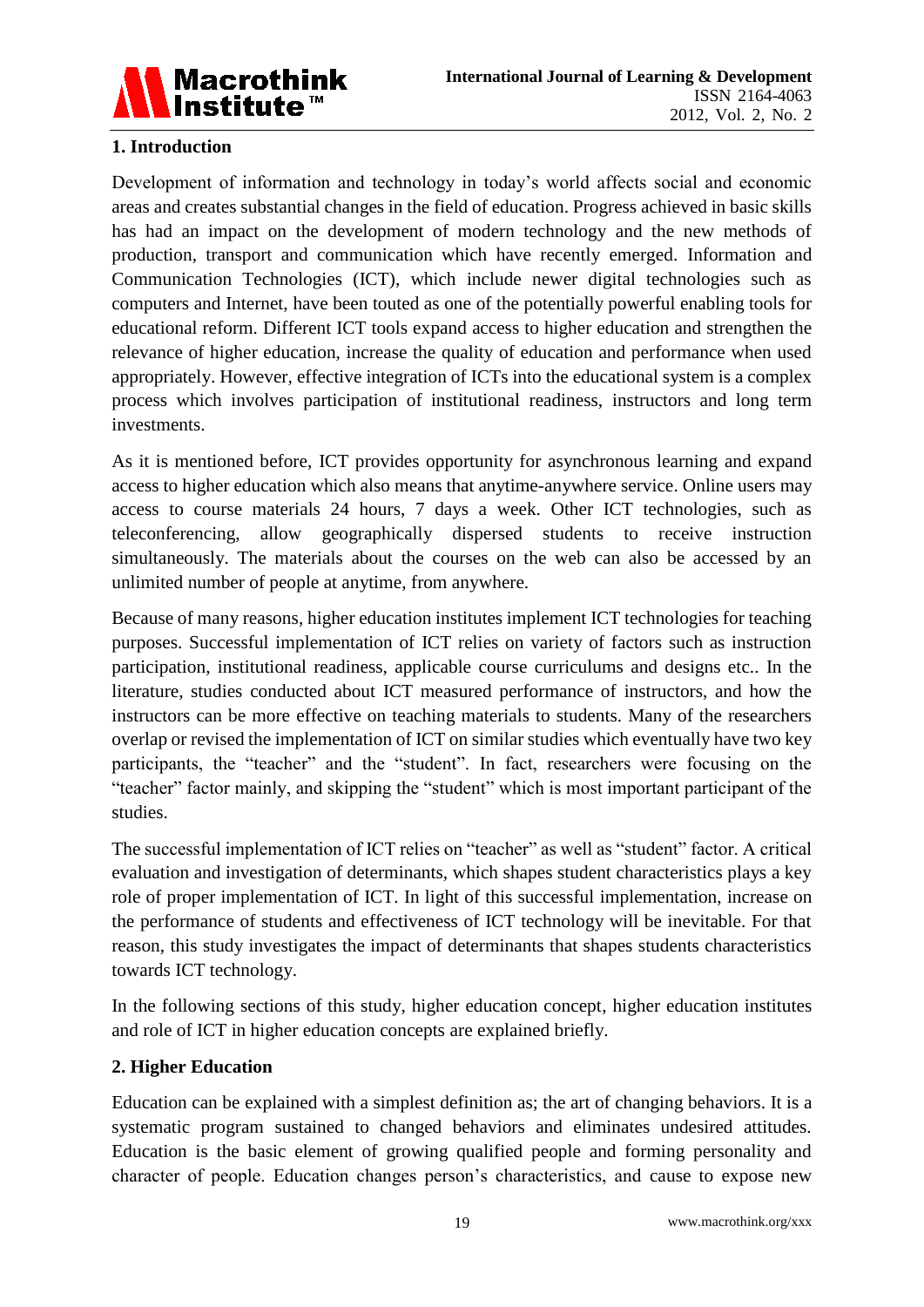

attitudes and behaviors. These attitudes and behaviors provide autonomy to the person among the society. Each person becomes different because of these attitudes and behaviors as a product of the education atmosphere. The importance of education always increases especially in the last century and made education compulsory and continuing.

Education is whole activities that provide people adapt life rationally and efficiently. Teaching is the process of forming the behaviors of individuals and groups in a planned way, which a specific aim and system (Librarie Larausee, 1986).

On the other hand, education gives the feature of being qualified to the qualified people processing the product. Education enlarges views and opinions, provides new opportunities and enables employment in business market. People productivity can be affected in education because of several reasons. Education has a cost and this feature indicates that, the productivity can change according to economic and social changes. Some investments should be made in advance before trying to apply an education program indeed. In this case, enlarging the current, infrastructure may be more expensive than building it again. On the other hand, productivity of education may be low in societies which are not organized in order to benefit from information and capabilities of the individuals.

Education is a part of culture that cannot be separated from it. Therefore, measuring productivity with numbers is hard and it is impossible sometimes. One of the most important aims of the education; is to contribute to increase life standards of the society. Accomplishing this service and aim requires the education to be flexible and open for various changes. In the basis of improvement, there are positive changes in economic, politic and social areas.

The first thing we recall after hearing what education is, to be conscious behavior change of an individual all through his life. It is expected a change at the behaviors of people who have passed from education process. It is known that purposes, information, behaviors and ethnic measures of people are changed through education. There has been lots of description of education. In some of those description, It have been stated the general and comprehensive meaning of education and in the others it has been stated that the meaning that is revealed by an obvious plan or program. These are the some of the general and comprehensive descriptions:

It is behavior changing process in general meaning.

It is the social processes which is effective for individual to gain community standards, beliefs and living ways in extensive meaning.

It is the entire processes of the person in which he developed skills, manners and other behavior skills that has worth in community.

It is the total of processes of individual in which he gets ability, leading and other behavior views that is worthful for community.

#### *2.1 Higher Education and Higher Education Institutes*

Higher education is an education process built on secondary education and it had remarkable differences from other education processes. Higher education is organizations providing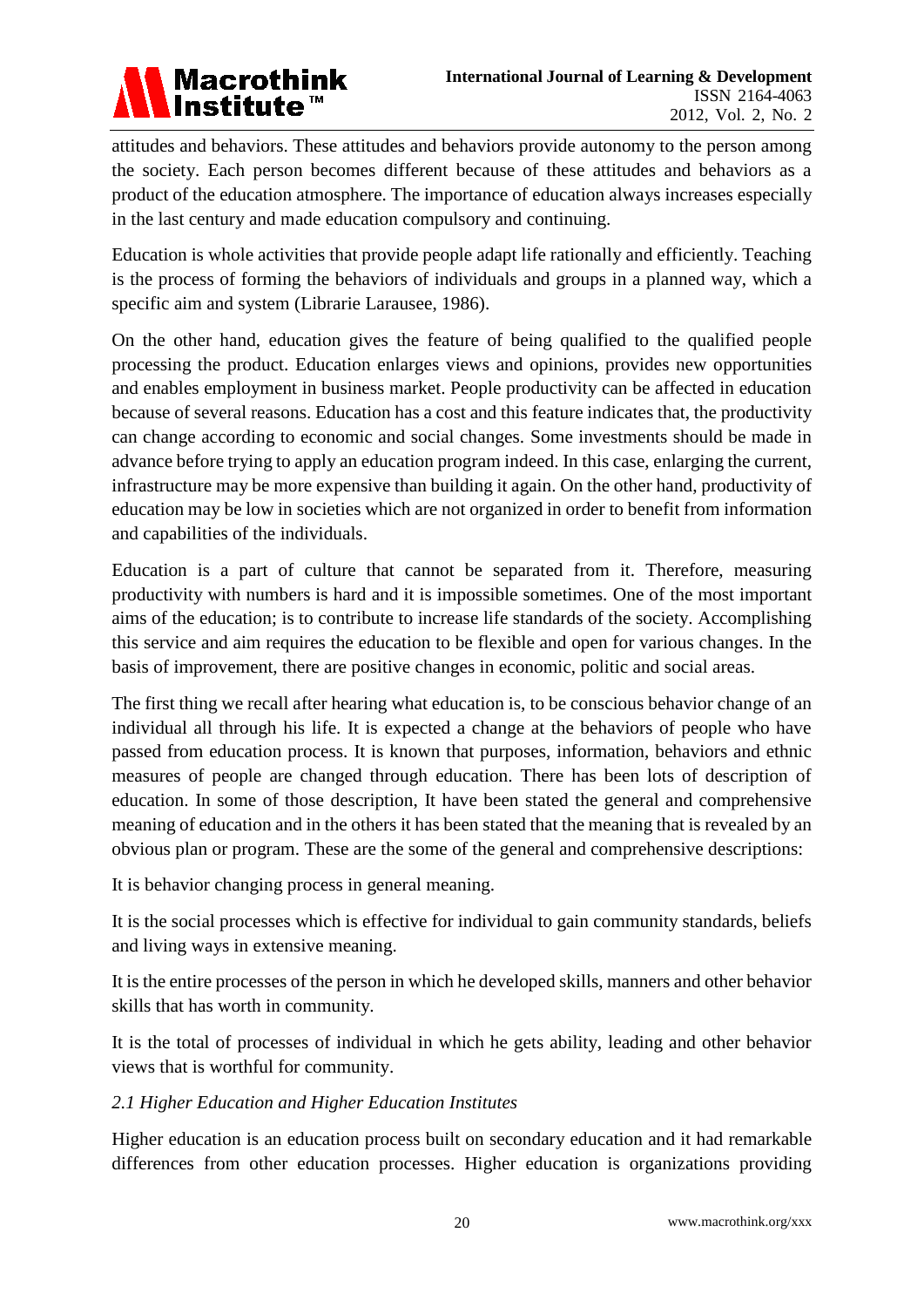

education and research services following secondary education and is made of high schools enabling to enlarge intellectual power, universities and technical schools.

Gücluol (1996), states that higher education is the education and learning provided by either private or public organizations, for people who have completed their secondary education and are willing to continue their education.

The higher education sector in most of the countries consists of a university and a non-university sector. Universities are institutions with the authority to grant degrees. They can offer courses and degrees in multi-disciplines or in a limited number of specialized areas. The universities can be private or public in terms of ownership and sources of financing.

The non-university sector consists of technical institutions offering courses in professional subject areas, training colleges and specialized institutions offering programmes of study and carrying out research, as well as institutions engaged in policy and planning support to the education sector.

Higher education organizations have the role of expertise schools in forming comfort society. In this sense, higher education has determinative role in occupational life and personal development of people. Universities; can be defined as; an organization which produces skilled manpower, has people get a job, enlightens the society, and serves other related activities and services.

The higher education institutions are the ones that provide higher level of information, having added value activities for the society which do educations searches. So the basic principles and aims of higher education are; growing the necessary manpower, providing a well educated manpower in industry area, rationalization in industry, agriculture and health services and carrying out studies and program that will enable increase in production.

#### *2.2 Role of ICT in Higher Education and Information Society*

A new demand for skills required by an industrial economy, emergence the interconnected digital world transformation which leads people to become more creative and respond to an ever changing set of problems. Education systems have in general been insufficient and slow to respond to this new demand. The education system have responded partially to this demand by focusing on technical ICT skills and only few of education institute considered the full range of " $21<sup>st</sup>$  century skills" which ask students to think creatively, solving problems, effectively and efficiently communicate, identify and analyze existing information, use this information properly and create knowledge. In order to respond to this certain demand in the society completely, those role players, (student and teacher) should be ICT proficient. However, neither students nor instructors are completely ICT proficient in many higher education institutes.

ICT proficiency is the ability to use digital technology, communication tools and/or Networks appropriately in order to solve information problems in order to function in an information society. This includes the ability to use technology as a tool to research, organize, evaluate and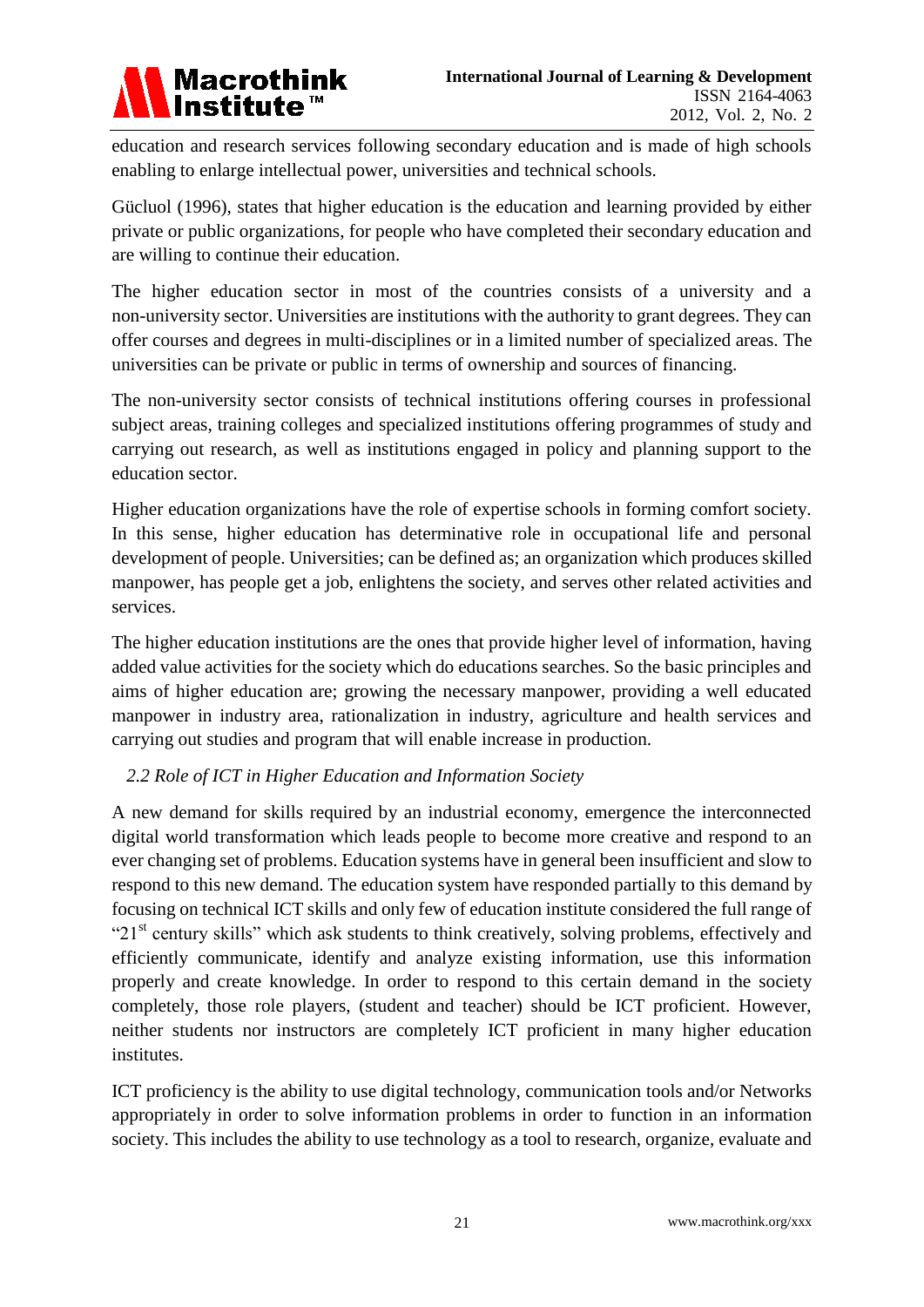

communicate information and the possession of fundamental understanding of the ethical/legal issues surrounding the access and use of information.

The Internet, computers and related technologies become more ubiquitous day by day. The technological literacy or ability to use ICTs effectively and efficiently represents a competitive edge in an increasingly globalizing job market. ICT becomes very popular and in our technology-infused and competitive world, those who are ICT literate have power-"power of autonomy, power of enlightenment, power of self-improvement and self-assertion, power over their lives and their families' future," as Georgian, V. (2002) has stated.

#### **3. Research Methodology**

The research methodology falls into different sections and case study covers university students. In the following sections, a research model will be formulated and hypothesis will be declared. Later on, these hypotheses will be tested through collected information analyses. Collection instrument is "questionnaire". Each and every step is explained briefly in the further sections of this study.

#### *3.1 Research Model Formulation*

Figure 1 shows the general research model formulation. The impact of determinants which affects the student's performance through ICT technology is divided into two (2) categories of variables which are Internal and External variables. As it is shown below, internal variables are classified as demographic and psychographic, external variables classified as social, cultural and technological variables. In this study, two (2) hypotheses are formulated through the impact of internal and external variables on student performance towards ICT Technology. The variables which mentioned above would be discussed clearly later sections of this study.

There are 4 different types of variables exist which are classified as, dependent, independent, moderating and intervening variables. In this research, some of these variables are shown and classified in the Figure 1.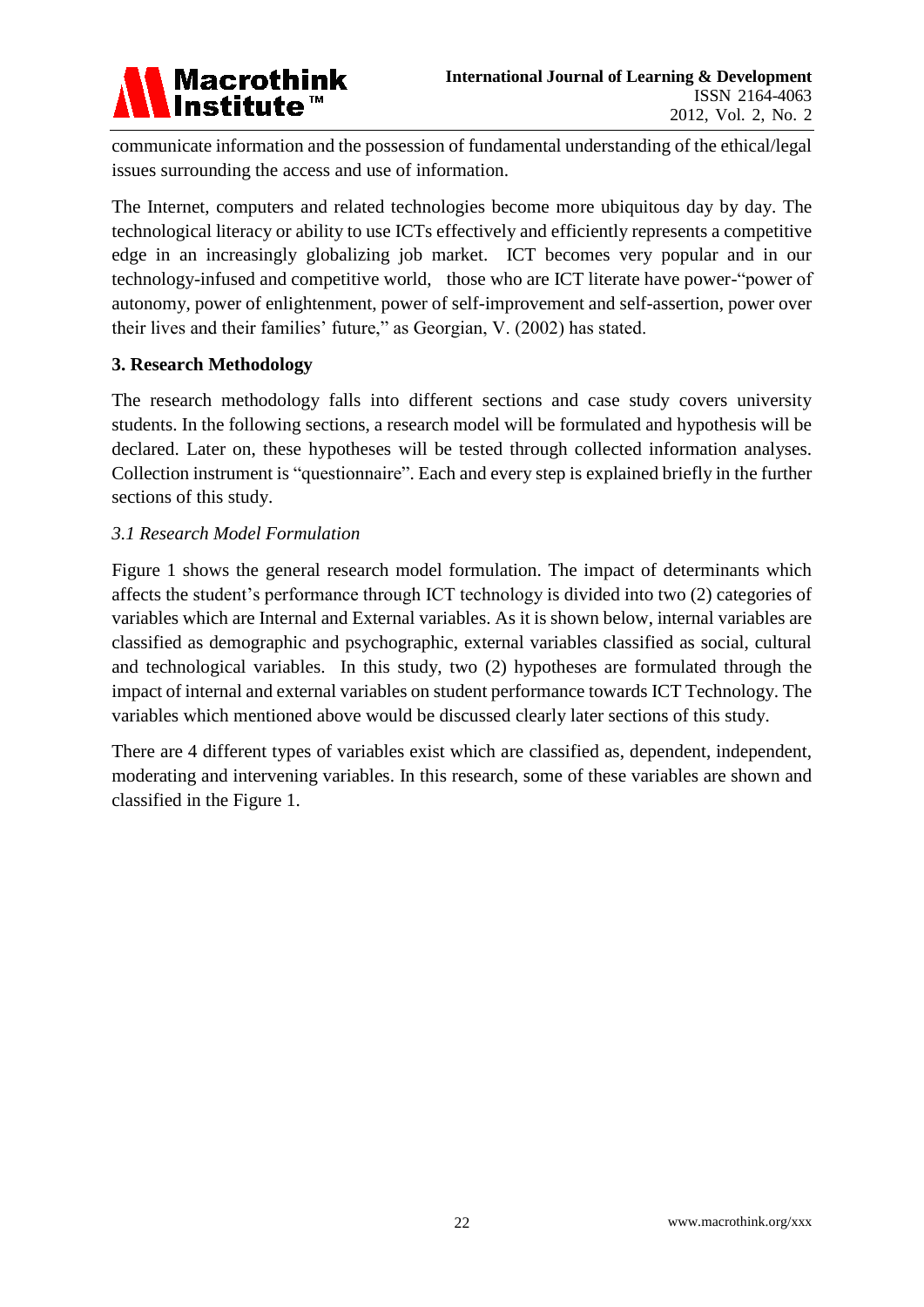

Figure 1. Dependent and Independent Variables Classifications

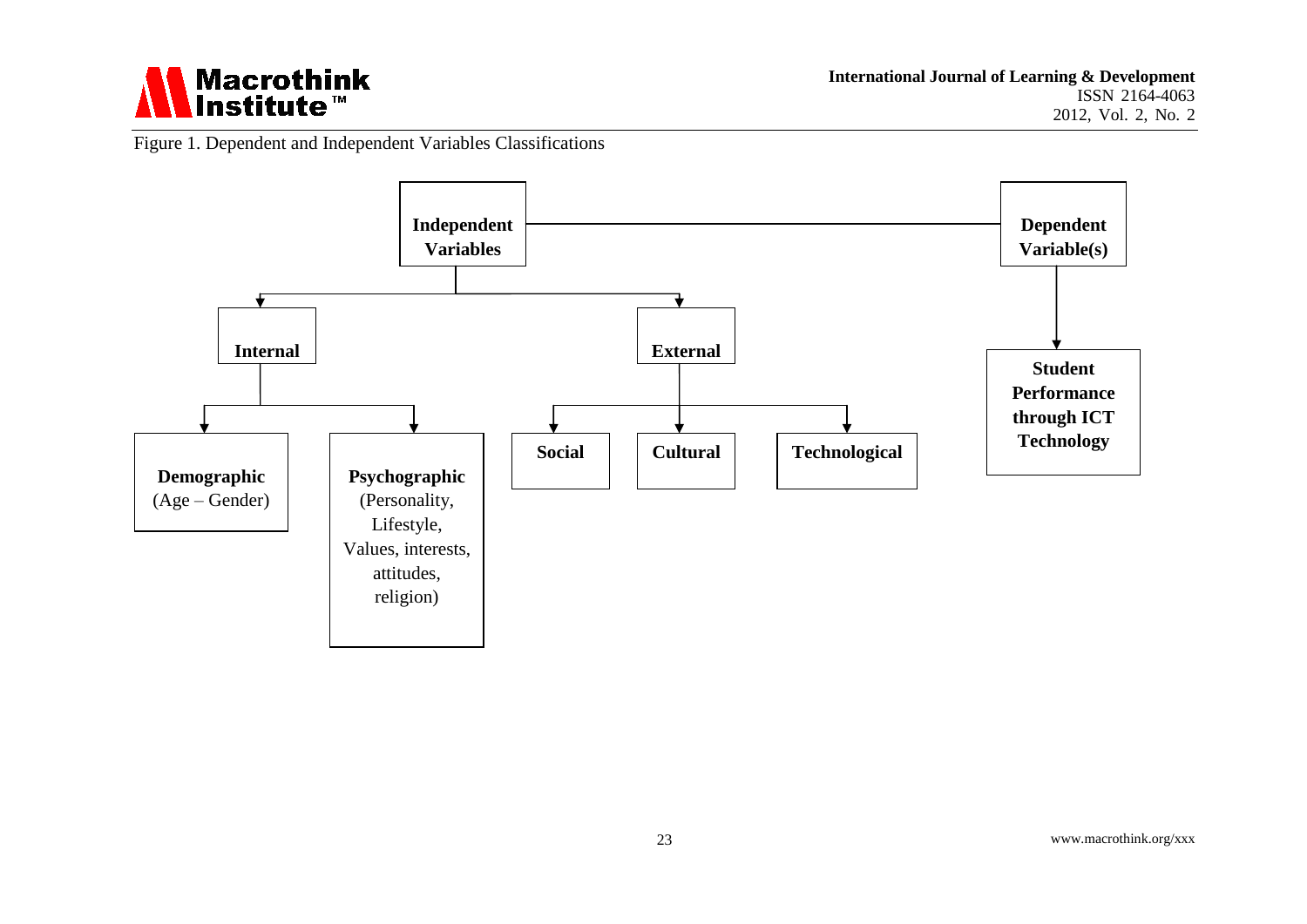

The Figure 1 above is showing the classification of the variables during the formulation of the hypothesis.

The variables which are classified under the Psychographic variables referring to any other attribute related to personality, lifestyle, values, interests or attributes. These factors consider various influences on a student's performance towards ICT technology.

Technological Variables; was developed to measure and categorise students based on ownership, use patterns and attitude towards different technologies. A concrete example would be humanity's attitude towards the Internet. There are distinct differences between frequent Internet users and those who seldom use it. Most experienced Internet users are more affluent and tend to be more optimistic towards modern technology than those who are not experienced. A newly recruited ICT user feels uncomfortable compared to those who use them often.

Social variables and Cultural variables affect the performance of the students externally. In some cases, students come from overseas countries or underdeveloped countries which have dominated by strict rules against technological innovations. It may cause ignorance against this technology and cause lack of performance.

Demographic variables are the main variable for this research. Student's age ratio can affect the implementation of ICT and performance outcomes. Age factor may affect the learning performance, motivation and duration directly.

## *3.2 Research Objectives and Hypothesis*

This research focuses on the Impact of Determinants on Student towards ICT Technology in Higher Education. In order identify the impact of internal variables (demographic and psychographic variables) on student's performance through ICT technology;

**H1:** There is a significant impact of internal variables (demographic and psychographic variables) student's performance through ICT technology.

To identify the impact of external variables (social, cultural and technology variables) on student's performance through ICT technology;

**H2:** There is a significant impact of external variables (social, cultural and technology variables) on student's performance through ICT technology.

#### *3.3 Range of Study and the sample selection*

This study focuses the students of European University of Lefke in Cyprus. Students from different faculties and department are participated in this project. The total number of students who participated in this project is 200. The total population of the university is approximately 3150. The faculties which involved into this project are the following;

Faculty of Economics and Administrative Sciences, Faculty of Architecture and Engineering, Faculty of Communication, Faculty of Arts and Sciences and Faculty of Tourism and Health Management. Different departments of students of these faculties participated in this research.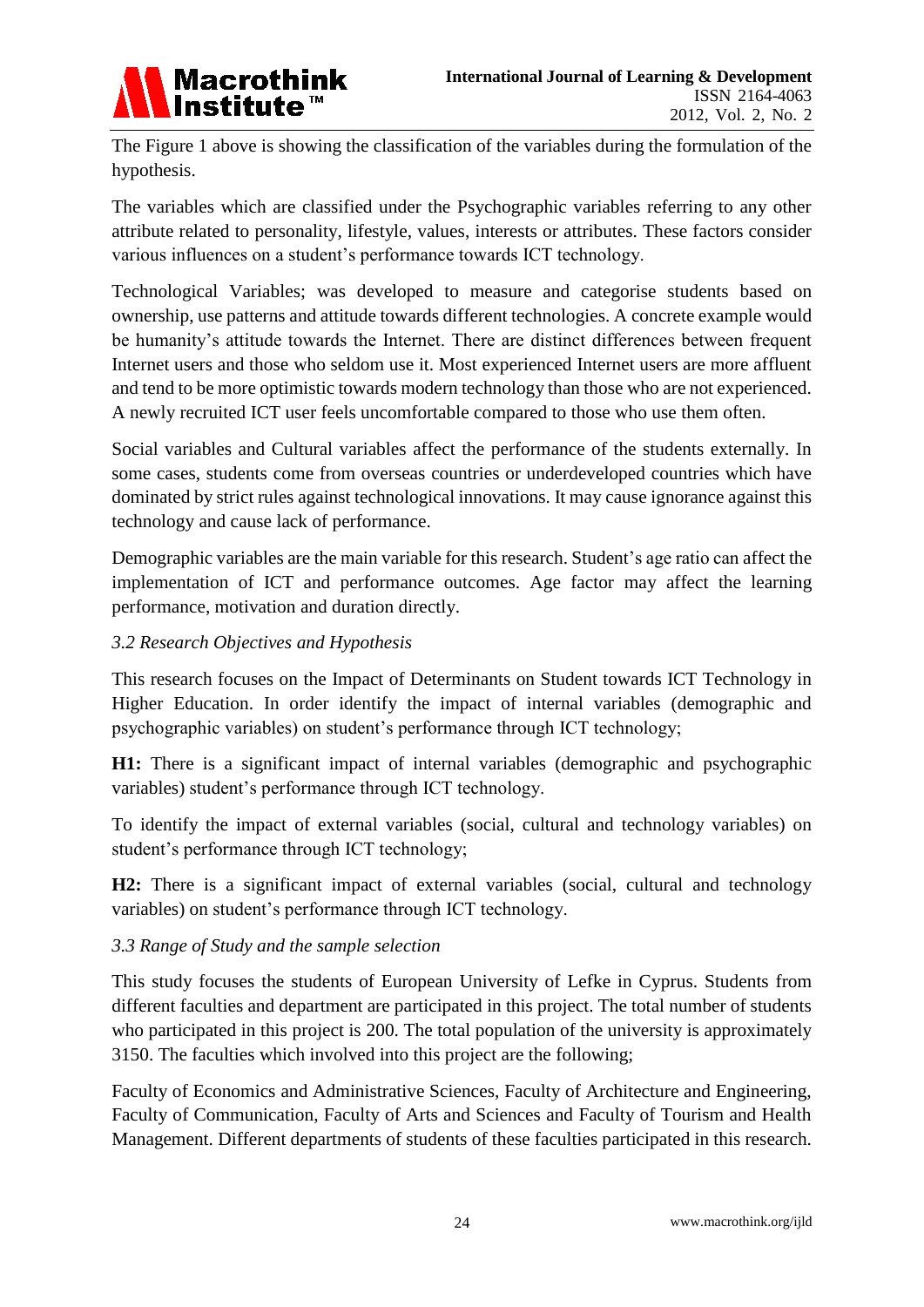

#### *3.4 Data Collection*

In this research, two different sources are used to accomplish the objectives of this study. The primary sources and the secondary sources.

The primary source for this research is the information collected through questionnaires. The information obtained from this source has provided statistics, which measure the students' performance towards ICT technology in Higher Education.

The secondary sources will be gathered from references and published books, journals and information available on the internet. Additionally, some data obtained from the particular websites from the Internet.

#### *3.5 Sample Plan & Sampling Technique*

The following sample units have been selected based on the following methods and the sample units ought to have requisite criteria to get selected for the study.

Should be a student of European University of Lefke,

Should be registered to one of the programs at European University of Lefke,

The participants should be aware of the ICT technology,

The participants should be able to participate in ICT classes.

A simple random sampling has been used to select target respondents for this study. The students of EUL have been informed on the purpose of the study and the willing students participated in the study. Responders for the survey were randomly selected 100 individual people from EUL. The sample population include only students as well as those students who work outside as well. In addition to that, 100 students would be divided into 2 groups, and ICT technology oriented class sessions are applied only 1 of the group.

#### *3.6 Sample Size*

The sampling size is used for this research study is Two Hundred  $(N=100)$ .

#### *3.7 Collection Instrument*

The instrument used for collecting the primary data is questionnaire. The questionnaire is a structured questionnaire. Selective questions were asked and respondents just ticked appropriately. Open ended questionnaire was used for the pilot study and the result of the open ended questionnaire was used to formulate the closed end structured questionnaire.

#### *3.8 The Design of the Questionnaire*

The contents of the questionnaires were mainly derived from the literature review. In addition, from some research and studies conducted in this field.

The questionnaire is developed in English but because of the student's profile at University of Lefke; the questionnaire is also translated into Turkish. This action has granted two main factors for the questionnaire;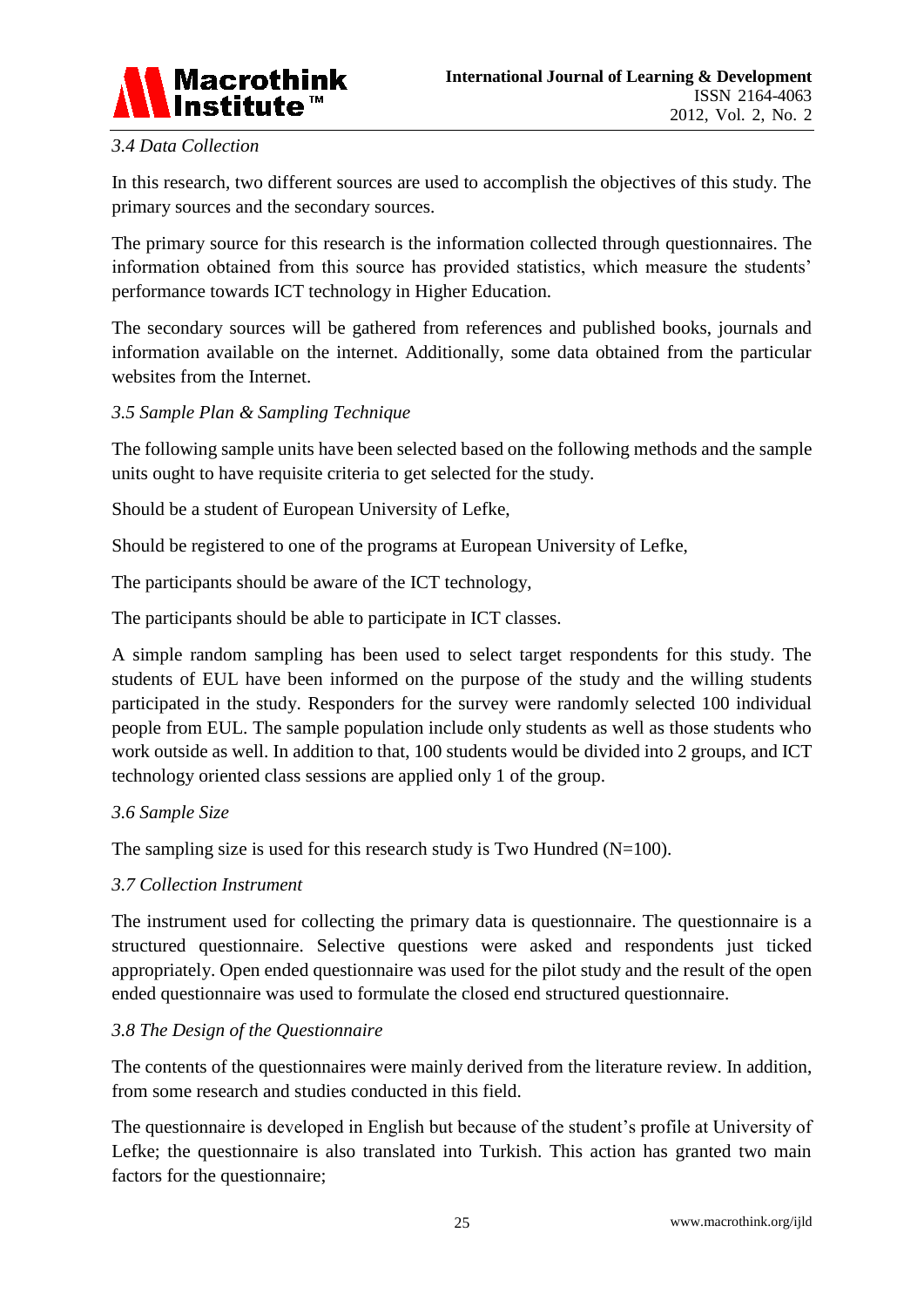# Macrothink<br>Institute™

Firstly, helped in saving time spent with respondent to translate and explain the questionnaire elements. Secondly, it guaranteed the highest level of understanding of the questionnaire items and the ideal amount of freedom for answering.

## *3.9 Questionnaire Contents*

The questionnaire contains totally 10 questions. The first 3 questions were designed to gather main general information of the respondents such as age, sex, nationality, occupation and monthly income. The question number four to question number eight containing the questions about the frequency of involving into ICT course sessions. Especially, question number six, is measuring the involvement to ICT course sessions according to different fields of science.

The last 2 questions were designed to examine the student's satisfactions and perceptions against ICT involved class sessions and their recommendations about ICT technology. The question number 9 is 5 point scale designed question and measuring the replies in five ranks. This question was measuring the actual reason of like or dislike of ICT class sessions by students. It also shows the personality, perceptions and the student behaviour against ICT Technology. The more details about this question are given in the "Findings" section of this study.

The questionnaire in the study was designed for the Bachelor students who are studying in any faculty and department of European University of Lefke. Single questionnaire was given to each respondent which containing the questions about his or her perceptions, and particular behaviour which determining the influencing factors of ICT involvement. The questionnaire contained questions used to determine the demographic distribution as well as perceptions and behaviours of the respondents. **Question 1** was based on the age distribution of the respondents; Below 20, 21-30, 31-40, 41-50, and above 50 years. **Question 2** was based on the gender of the respondents; Male or Female. **Question 3** was based on the nationality of the respondent, Turkish Cypriot, Turkish, African, Arabic and Others. **Question 4** was designed based on the occupation of the respondents, which could be; Student, Private, Business, Housewife. **Question 5** was designed based on the Monthly Income of the respondents in terms of Turkish Liras (TL) and which can be; Below 1000, 1001-2000, 2001-3000, 3001-4000 and above 4000. **Question 6** was based on the different types of ICT practices and it was aiming to find out the most frequently done ICT application. **Question 7** was designed to find out involvement into the ICT class frequency of students which is limited with last 12 months time period and can be; Once, 2-4 weeks, 5-10 weeks, More than 10 weeks. **Question 8** is designed for to measure the amount of money spent on technology in terms of Turkish Lira and which can be; Below 50, 51-100, 101-150, 151-200 and Above 200. The **Question 9** is designed based on the "Five Points Likert" scale. The respondents were asked to rank their interests (against involving ICT classes) using highly agrees as the highest and highly disagrees as the least. **Question 10** was designed for to measure the recommendation of ICT class sessions, by respondents to their relatives and friends which can be; Definitely Recommend, Somewhat recommend, No Comments, Do Not Recommend, Not at All.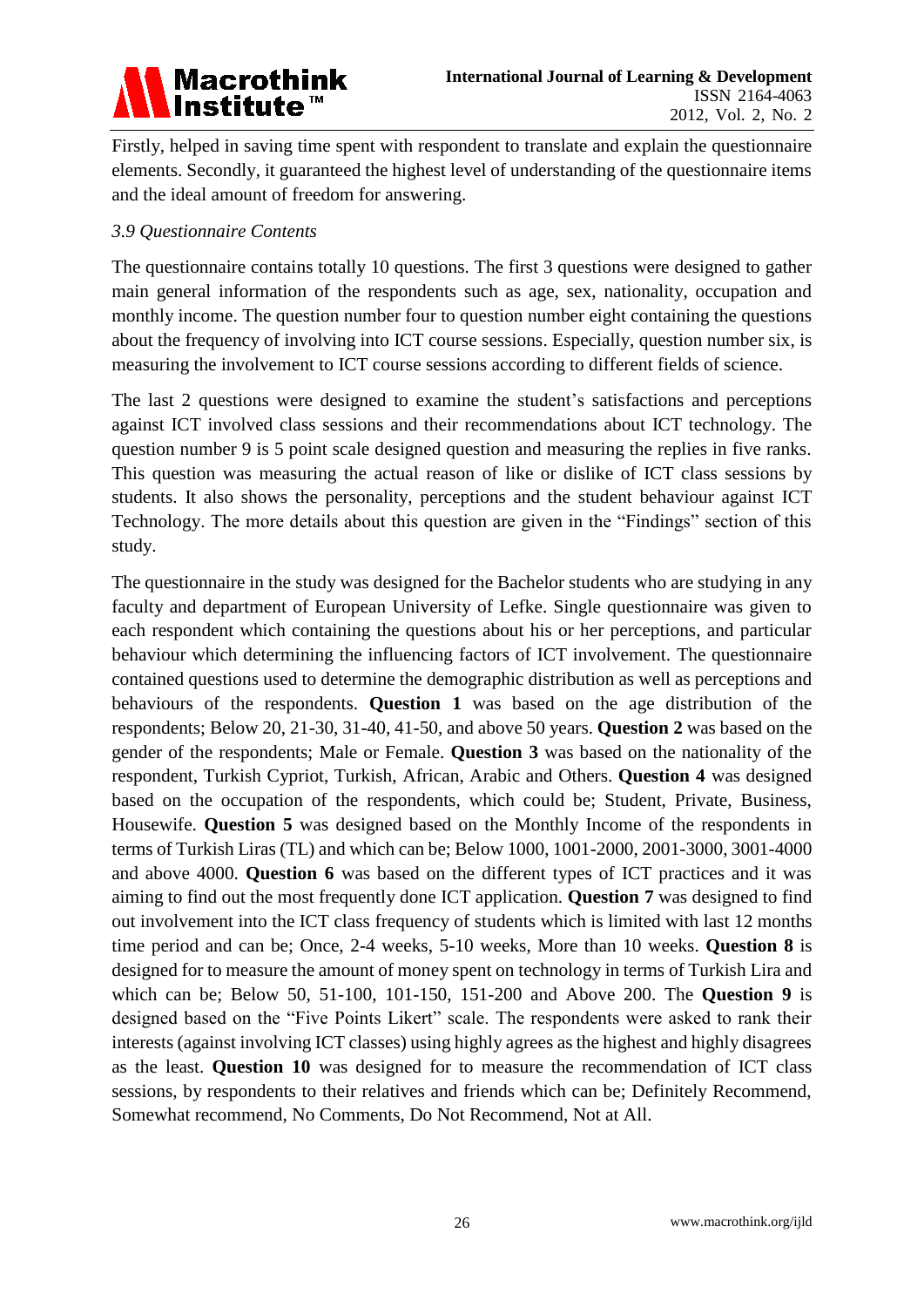

#### **4. Findings & Hypothesis Testing**

At the Hypothesis formulation section of this study, the following hypothesis have been formulated which are;

**H1:** There is a significant impact of internal variables (demographic and psychographic variables) student's performance through ICT technology.

To identify the impact of external variables (social, cultural and technology variables) on student's performance through ICT technology;

**H2:** There is a significant impact of external variables (social, cultural and technology variables) on student's performance through ICT technology.

According to the answers we gathered from the respondents and analyzing of these data, results are showing us that, H1 and H2 are correct. Because demographic and psychographic variables affecting the respondents behaviour towards ICT involvement in this study. Table 1, showing the rankings of the ideas which gathered from the questionnaires of respondents.

| S.No             | <b>Statements</b>                              | <b>Score</b> | S.           | <b>Rank</b>    | <b>Agreement</b> |
|------------------|------------------------------------------------|--------------|--------------|----------------|------------------|
|                  |                                                |              | <b>Score</b> |                | <b>Level</b>     |
| 1.               | I involve into ICT classes because I am single | 242          | 12.1         | 17             | Disagree         |
| 2.               | I involve into ICT classes because I am        | 241          | 18.2         | $\overline{4}$ | Disagree         |
|                  | married                                        |              |              |                |                  |
| 3.               | I involve into ICT classes because I have      | 269          | 13.5         | 16             | Disagree         |
|                  | children                                       |              |              |                |                  |
| $\overline{4}$ . | I involve into ICT classes because I am        | 277          | 13.9         | 13             | Disagree         |
|                  | educated                                       |              |              |                |                  |
| 5.               | I involve into ICT classes due to my           | 370          | 18.5         | $\overline{3}$ | Highly           |
|                  | occupation                                     |              |              |                | Agree            |
| 6.               | I involve into ICT classes because I have high | 236          | 11.8         | 18             | Disagree         |
|                  | income                                         |              |              |                |                  |
| 7.               | I involve into ICT classes because I like to   | 226          | 11.3         | 19             | Highly           |
|                  | have multimedia learning environment           |              |              |                | Agree            |
| 8.               | I involve into ICT classes because I want to   | 325          | 16.3         | 10             | Agree            |
|                  | show myself different from my friends          |              |              |                |                  |
| 9.               | I involve into ICT classes because I want      | 274          | 13.7         | 14             | Disagree         |
|                  | show myself modern to my friends               |              |              |                |                  |
| 10.              | I involve into ICT classes because everyone    | 341          | 17.05        | $\overline{7}$ | Agree            |
|                  | in my society uses the same                    |              |              |                |                  |
| 11.              | I involve into ICT classes because I want to   | 329          | 16.5         | 8              | Disagree         |
|                  | get appreciation from society                  |              |              |                |                  |
| 12.              | I involve into ICT classes because I believe   | 273          | 13.7         | 15             | Highly           |
|                  | classic methods are not effective as much as   |              |              |                | Agree            |
|                  | <b>ICT</b>                                     |              |              |                |                  |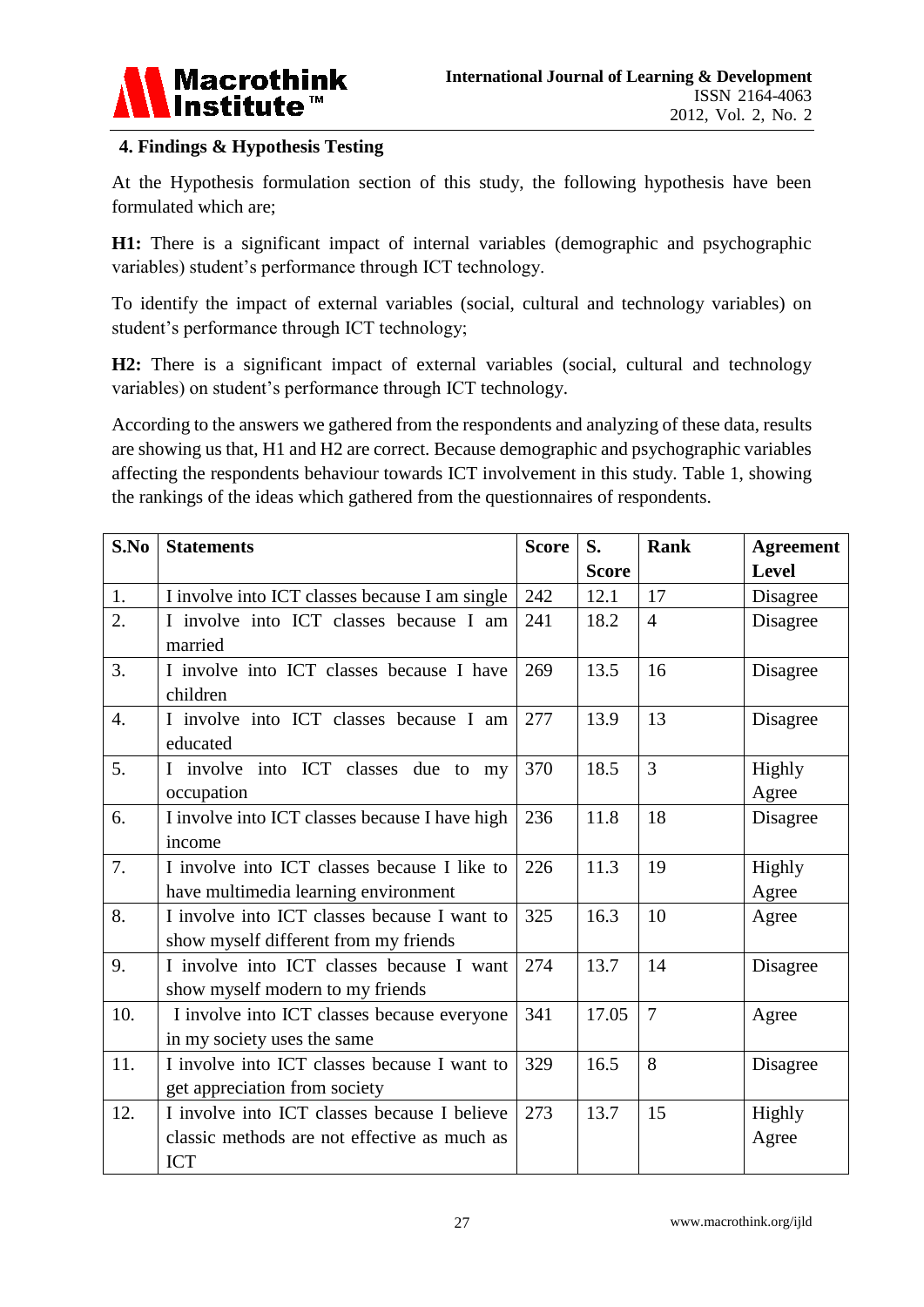

2012, Vol. 2, No. 2

| 13. | I involve into ICT classes because it is        | 284 | 14.2 | 11             | Agree  |
|-----|-------------------------------------------------|-----|------|----------------|--------|
|     | suitable to my culture                          |     |      |                |        |
| 14. | I involve into ICT classes because it is useful | 341 | 17.1 | 6              | Highly |
|     | for my work culture                             |     |      |                | Agree  |
| 15. | I involve into ICT classes because it helps me  | 282 | 14.1 | 12             | Agree  |
|     | to align with my culture                        |     |      |                |        |
| 16. | I involve into ICT classes because<br>the       | 356 | 17.8 | 5              | Highly |
|     | technology save my time and money               |     |      |                | Agree  |
| 17. | I involve into ICT classes to show I am a tech  | 373 | 18.7 | $\overline{2}$ | Highly |
|     | savvy (lover of technology)                     |     |      |                | Agree  |
| 18. | I involve into ICT classes because it is the    | 387 | 19.4 |                | Highly |
|     | latest technology on commerce                   |     |      |                | Agree  |

Table 1. Agreement Level of Respondents

According to that information, involvement of ICT affected due to occupation, education, and because of the popularity of this technology in education market and as well as people characteristics effect the involvement into ICT sessions. This is showing that, both internal and external variables have a significant impact on mobile commerce. The findings show us that students do not spend too much money on the education related technology. However, the interactive services which requires technology, such as chatting, games, etc. are most popular technological services used by the respondents. On the other hand, majority of respondents (78%) participates 5-10 weeks in ICT sessions. Another important finding is the lack of ICT infrastructure in the region. Minority of respondents are not satisfied from ICT classes and believe that ICT infrastructure is not sufficient at the present education environment.

#### **Conclusion & Recommendations**

This study has conducted at European University of Lefke, and it has limitations because of limited resources, time and population. It must be stated that, the research outcomes may vary if it conducts on different regions of the country with different populations.

Research outcomes may rely on the respondent's profile, or different characteristics of the respondents. This specific research is conducted mainly with the university student's participation. The student's perception against ICT involvement and monetary income may affect the outcomes of the study as it is a requirement for availability of technology.

Students may involve into ICT sessions more extensively. ICT applications can become more popular by introducing them more frequently to students and through measuring learning outcomes and increasing effectiveness. Student ideas and behaviour indicate us that, they involve this technology and mainly they are lover of this technology, for that reason they are using this technology. This study was conducted on a small region of the country, but it can be a sample for to analyze the probable student behaviour and perception against ICT sessions and entails to provide better services or improve existence services in different regions. The findings can show us that, respondents are technology savvy and like technological improvements and developments. Some limitations may exist such as lack of infrastructure and instructor's compatibility or incompatibility of students to ICT classes are some of the handicaps for ICT involvement. The study can be conducted by considering what type of ICT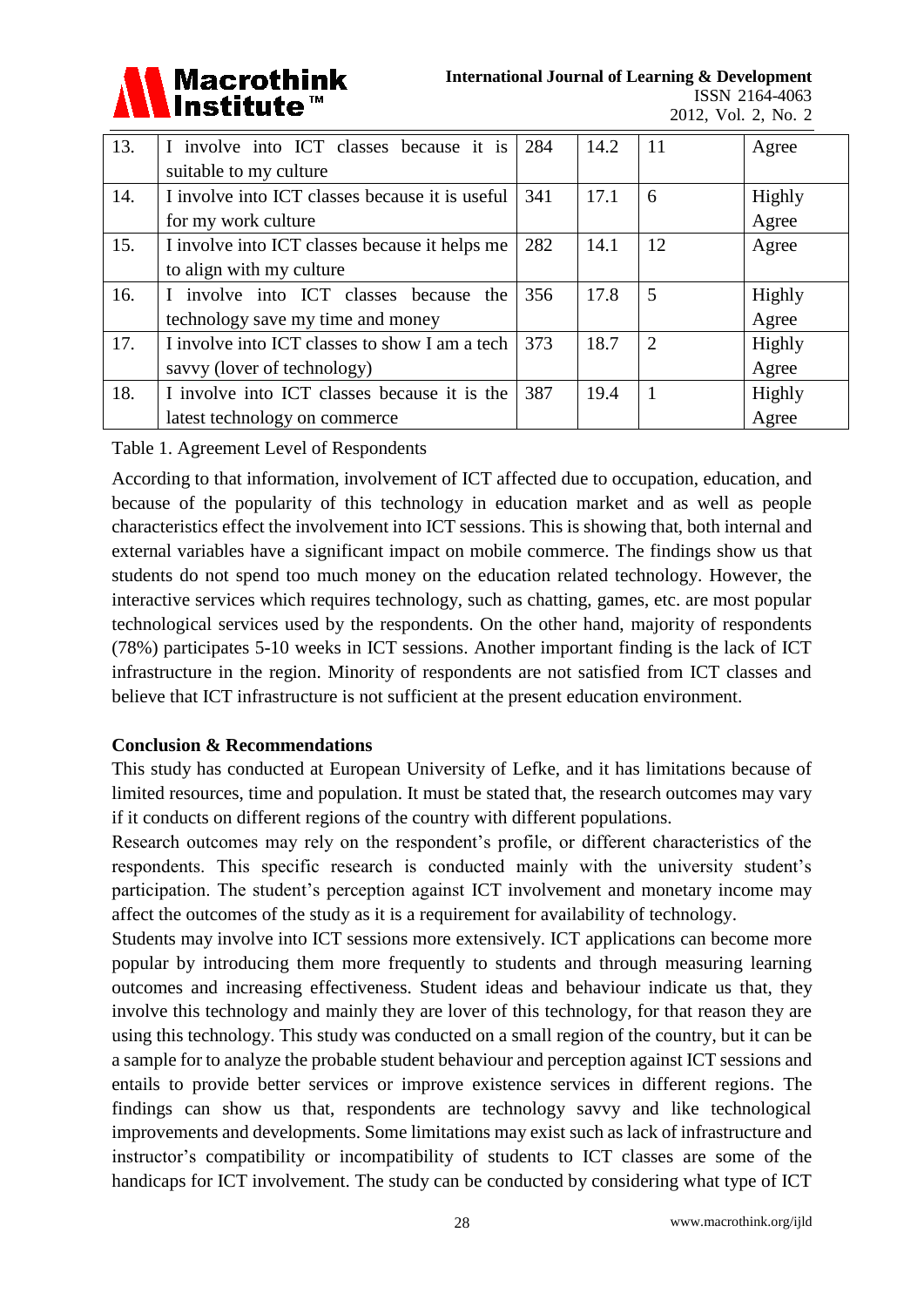

application services preferred by students and under what circumstances students will rely on these services. Because some of the students, especially in such a region which ICT infrastructure is not completely functions, the ICT technology cannot go further than a simple technology concept and it cannot be used as a learning/teaching tool for educational institutions as well as students. If higher education institutions are to accomplish their mission of preparing students for success in today's world, then clearly they must address the growing demand for ICT literacy.

#### **References**

Atkinson R. L., Atkinson R. C., Smith E. E., & Bem D. J. (1993) *Introduction to Psychology*  $(11<sup>th</sup>$  edition) Fort Worth TX: Harcourt Brace Jovanovich.

Clark D. Learning domains or bloom's taxonomy, 1999. Available at: [http://www.nwlink.com/~donclark/hrd/bloom.html. Accessed 15/06/2010](http://www.nwlink.com/~donclark/hrd/bloom.html.%20Accessed%2015/06/2010)

Dede, C. 1993a. Beyond Distributed Multimedia: A Virtual Forum for Learning.*ED Journal* **7**, 8 (September), 14-18.

Distance Learning Glossary. United States Distance Learning Association. Available at: http://www.usdla.org/html/resources/dictionary.htm#d. Accessed 22/08/10.

Eric J. MacLaughlin, Robert B. Supernaw, Kellee A. Howard. (2004). "Impact of Distance Learning Using Videoconferencing Technology on Student Performance" *American Journal of Pharmaceutical Education 2004,* 68 (3) Article 58.

Green, K. C. (2000, October). *Struggling with IT Staffing.* Encino, CA: The Campus Computing Project.

Güçlüol, K. (1996). Üniversitelerin temel sorunları: Çağdaş eğitim-çağdaş üniversite, üniversitelerimizin gelişmişlik durumu. Ankara: Türkiye Cumhuriyeti Cumhurbaşkanlığı Yayınları.

Jones, G. (1997). *Cyberschool*s. Englewood, CO: Jones Digital Century, Inc.

Kamptis, Ewa., Swail, S.W,. (2001) Distance Education & Accreditation-Riding a Tide of Opportunity, Publication courtesy of Educational Policy Institute.

LIBRARIE Larousse, Büyük Larousse Sözlük ve Ansiklopedisi, İstanbul: Gelişim Yayınları A.Ş., 1986.

Marchese, T. (1998, May). "Not-So-Distant Competitors: How New Providers Are Remaking the Postsecondary Marketplace." *AAHE Bulletin*, 50(9), pp. 3-7.

NUA. (2000) *How Many Online?* Information from NUA Internet Surveys online. [\(www.nua.net/surveys/how\\_many\\_online/index.html\)](http://www.nua.net/surveys/how_many_online/index.html).

Pavlov R., Dochev D., *Virtual Campuses - Developments and Lessons Learnt*. MTA SZTAKI Centre of Excellence project ICAI-CT-2000-70025, Bulgaria, April 2002, 5 p.